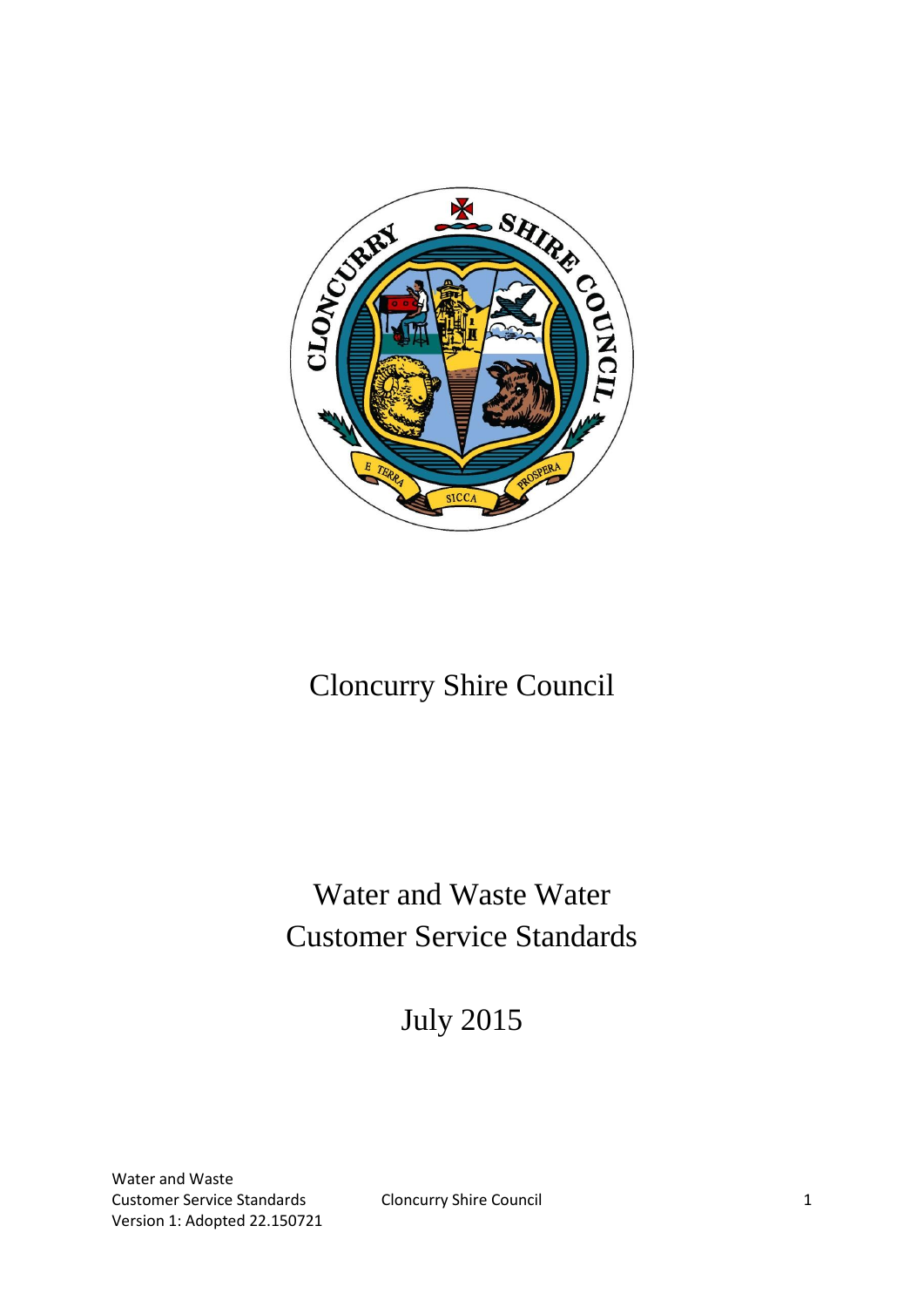## **Document Acceptance and Release Notice**

This document is authorised for release once all signatures have been obtained.

| <b>Chief Executive Officer Approval:</b> |              |      |
|------------------------------------------|--------------|------|
|                                          | Signature    | Date |
| <b>Council Report:</b>                   | 21 July 2015 |      |
| <b>Council Minutes:</b>                  | 21 July 2015 |      |
| <b>Council Resolution:</b>               | 22.150721    |      |
| <b>Submission to Regulator</b>           | TBC.         |      |

## **Document Information**

| <b>Version</b> | <b>Created By</b>        | <b>Position</b>                                            | <b>Issued to for</b><br>acceptance                          | <b>Issued Date</b> | <b>Approval</b> |
|----------------|--------------------------|------------------------------------------------------------|-------------------------------------------------------------|--------------------|-----------------|
|                | Peter Fitchat            | Director, Works and<br>Environmental<br><b>Services</b>    | • Water and<br>Sewerage<br><b>Operations</b><br><b>Team</b> |                    |                 |
|                | Dwayne<br>Lazar          | <b>Water and Sewerage</b><br><b>Team Leader</b>            | • Councillors<br>• Office of<br>Water                       |                    |                 |
|                | <b>Megan</b><br>Anderson | Environmental<br><b>Services Support</b><br><b>Officer</b> | <b>Supply</b><br>Regulator                                  |                    |                 |

## **Related Information Controller**

| Director, Works and Environmental Services | Peter Fitchat               |
|--------------------------------------------|-----------------------------|
| Telephone:                                 | 07 4742 4100                |
| Fax:                                       | 07 4742 1712                |
| Email:                                     | peterf@cloncurry.qld.gov.au |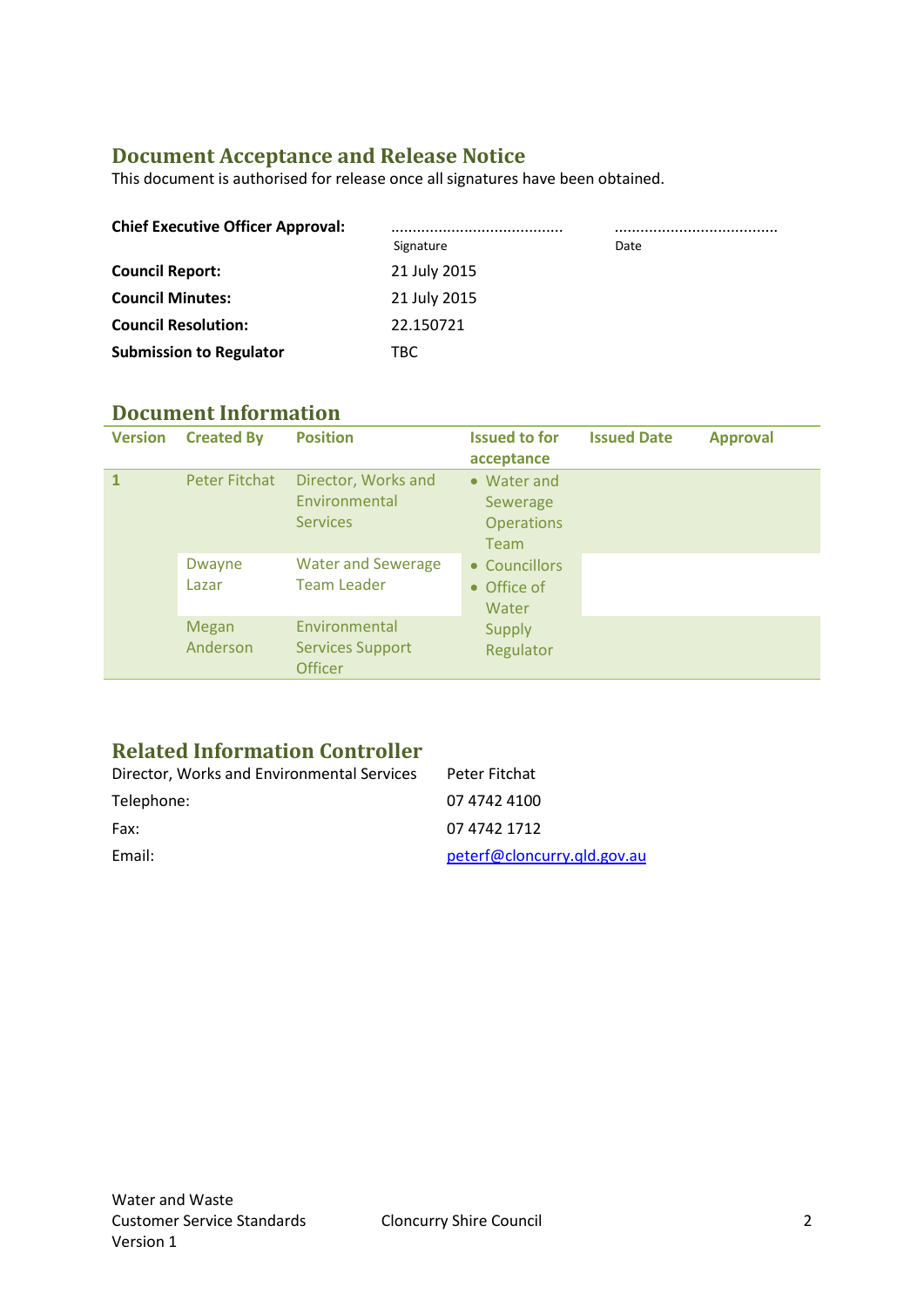## **Contents**

|  | 4.1.1 | Provision of assistance for Sewer Blockages  12       |  |
|--|-------|-------------------------------------------------------|--|
|  | 4.1.2 | Private plumber works reimbursement  12               |  |
|  | 4.1.3 |                                                       |  |
|  | 4.1.4 | Sewer Main Infrastructure within a body Corporate  12 |  |
|  | 4.1.5 |                                                       |  |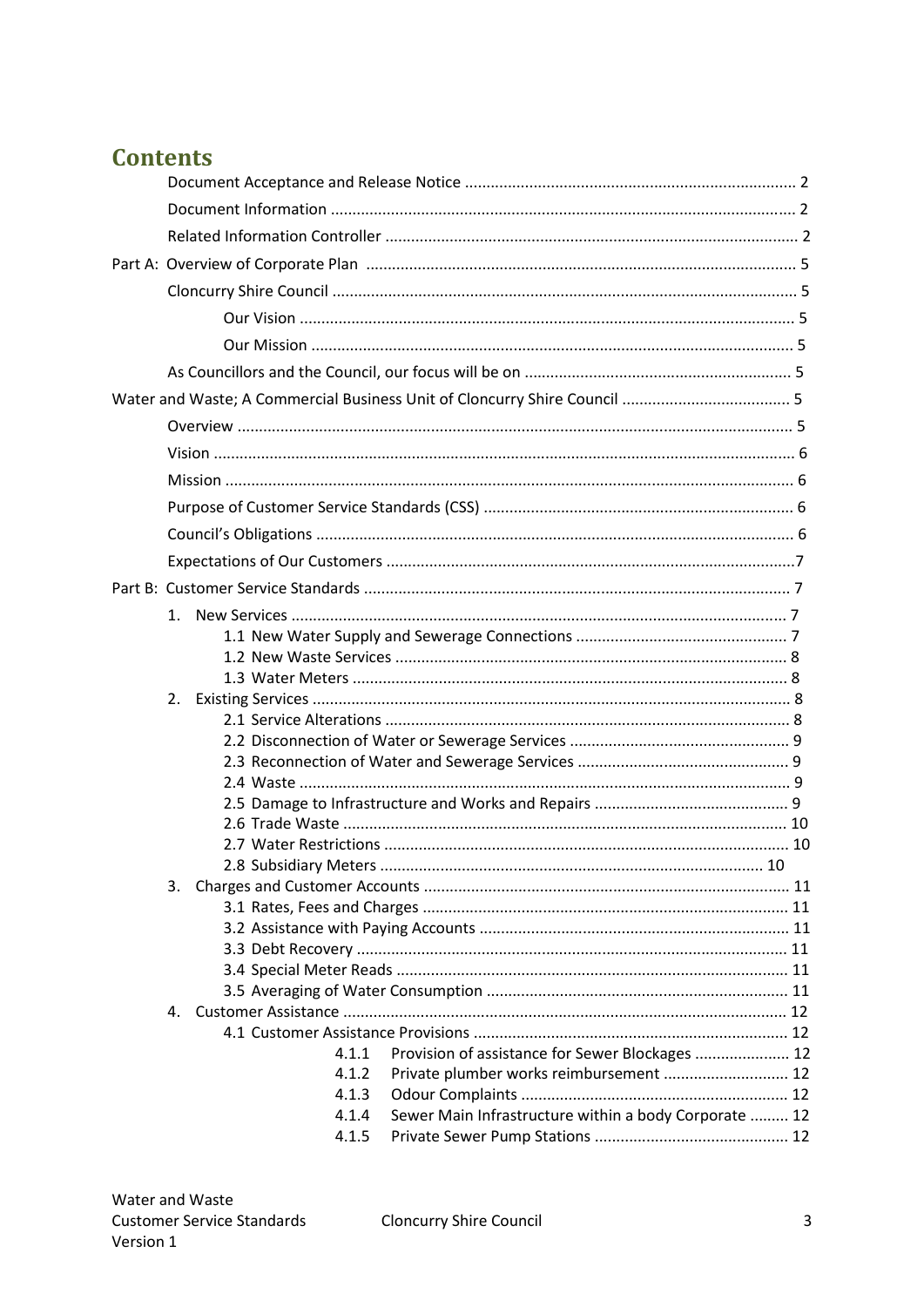|    | 4.1.6  | Water Main Break causing property inundation  13                           |  |
|----|--------|----------------------------------------------------------------------------|--|
|    | 4.1.7  | Concealed leakage on private property  13                                  |  |
|    | 4.1.8  |                                                                            |  |
|    | 4.1.9  |                                                                            |  |
|    | 4.1.10 |                                                                            |  |
|    | 4.1.11 |                                                                            |  |
|    |        |                                                                            |  |
|    |        |                                                                            |  |
|    |        |                                                                            |  |
|    |        |                                                                            |  |
|    |        |                                                                            |  |
|    |        |                                                                            |  |
| 5. |        |                                                                            |  |
|    |        |                                                                            |  |
|    |        |                                                                            |  |
|    |        |                                                                            |  |
|    |        |                                                                            |  |
|    |        | 6.2 PERFORMANCE TARGETS FOR WATER AND WASTEWATER SERVICES  16              |  |
|    |        | 6.3 PERFORMANCE TARGETS FOR SOLID WASTE SERVICES  16                       |  |
| 7. |        | Contact information for Cloncurry Shire Council, Environmental Services 17 |  |
| 8. |        |                                                                            |  |
|    |        |                                                                            |  |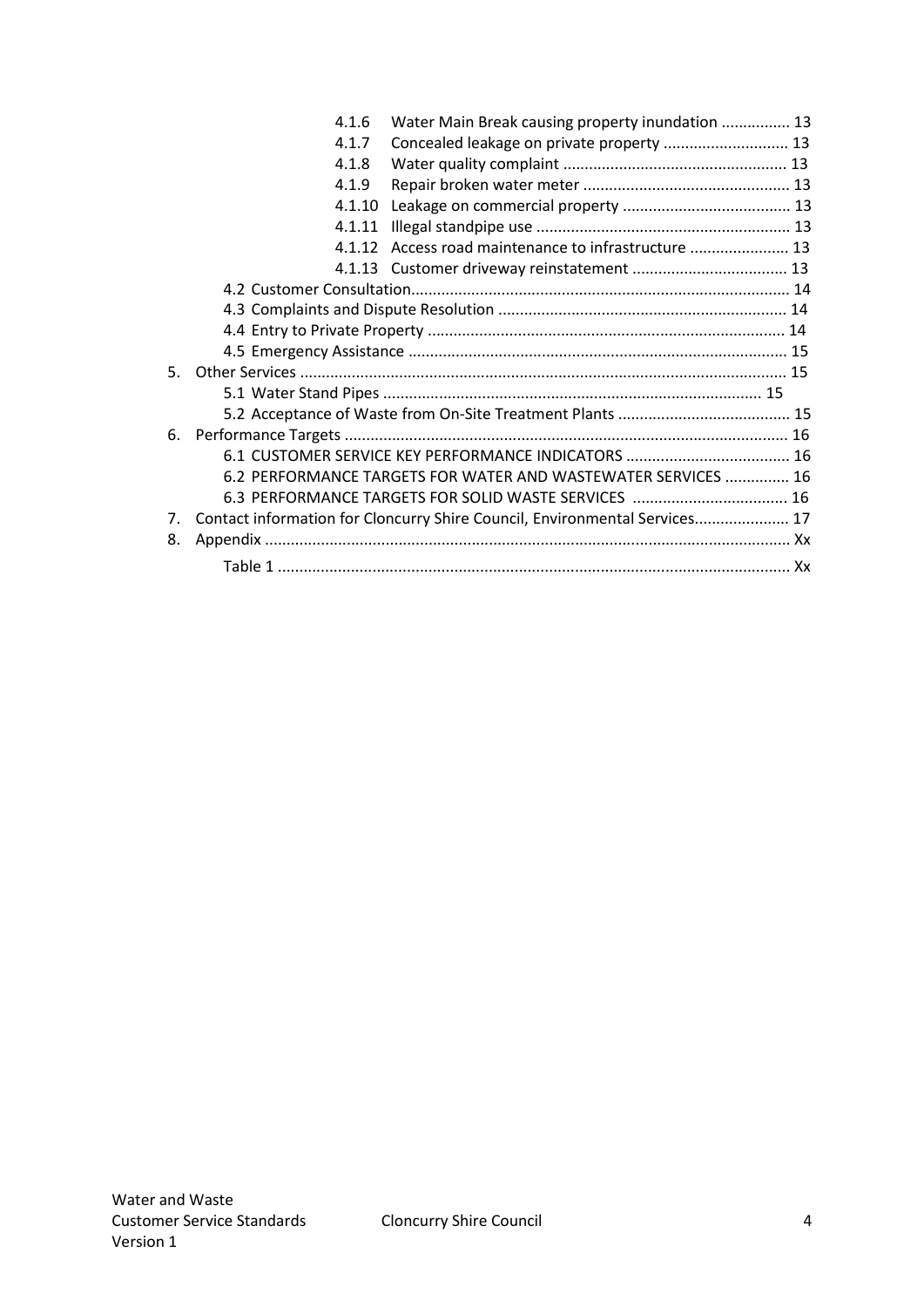## **Overview of Corporate Plan**

#### **Cloncurry Shire Council**

Cloncurry Shire Council adopted a new Corporate Plan 2014-2019 at its Special Meeting held on 23 July 2013. The Corporate Plant details Economic Strategies and outcomes and strategic Actions forming the basis from which other Council plans, policies and strategies are developed.

#### **Our Vision**

Our communities are famous throughout Australia for being the friendliest in North West Queensland. Our towns are well serviced, our natural resources are used wisely, our local economy is diverse and strong. And the local government administration works collaboratively with us to achieve our aspirations.

#### **Our Mission**

- Coordinated Infrastructure and Services Infrastructure is strategically planned and well maintained to support growth and development of our communities.
- Diverse and Robust Economy Our local economy is built upon the strengths and innovations created within the transport, agricultural and mining sectors.
- Innovated communities Affordable and equitable access to community support systems providing a range of health, education, family and social services.
- Sustainable Population Growth New residents are attracted to our communities because they are affordable, safe, attractive, family friendly and accessible.
- Integrates Natural Resources and Environmental Management Our natural resources are used wisely to ensure the ongoing protection of the cultural heritage, environmental values and landscape amenity.
- Collaborative Governance and Strong Leadership Our local government is proactive and identifies opportunities to work collaboratively with local residents to create liveable communities and build a sustainable future.

#### **As Councillors and the Council, our focus will be on**

- Being accessible to the community
- Reflecting the values and needs of the community as a whole
- Advocating for the benefit of the region and its communities
- Collaborating and partnering with the community
- Providing responsible governance

## **Water and Waste; A Commercial Business Unit of Cloncurry Shire Council**

#### **Overview**

Cloncurry's Environmental Department is a commercialised business unit of Cloncurry Shire Council with a charter for: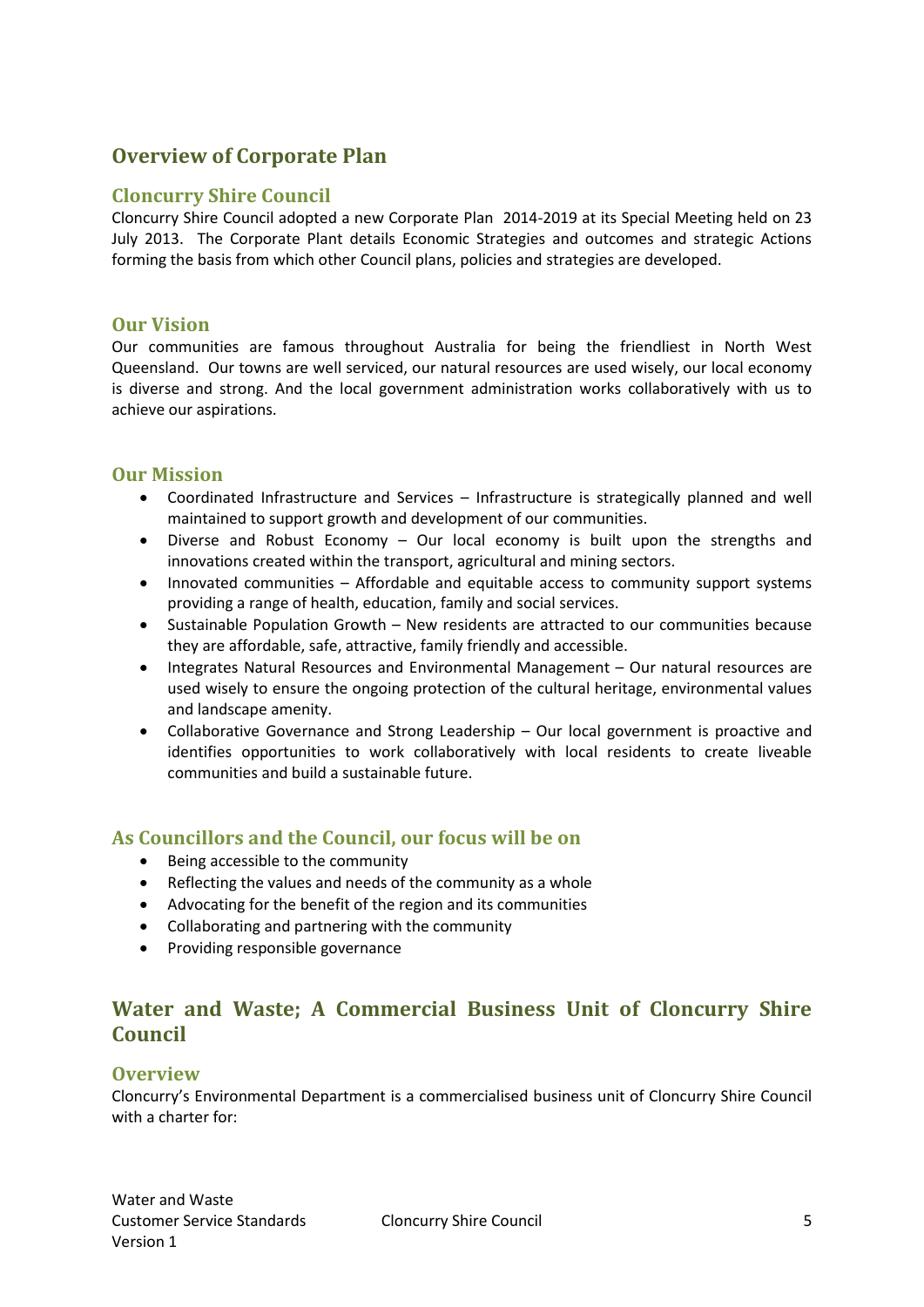- Supplying safe, reliable drinking water to consumers
- Collection and treatment of domestic sewerage, commercial and industrial trade waste
- Collection and disposal of domestic, commercial and industrial solid waste
- Planning for and delivering water, wastewater and waste infrastructure
- Maintenance of the community's water, wastewater and waste infrastructure.

Environmental Services has three service delivery areas comprising of water supply, wastewater collection and treatment, and waste management.

For reporting purposes under National Competition Policy, Environmental Services is classed as providing two significant business activities, these being Water and Wastewater (collectively) and Waste Management.

Cloncurry Shire Councils Environmental Services, Water and Waste businesses are considered Type 1 business activities under the Local Government Act 2009. Accordingly, these businesses have been commercialised under this legislation and report to Council as such.

#### **Vision**

To be recognised as a customer focussed provider of quality services to the Cloncurry community that:

- Values innovation and continuous improvement in the delivery of our services, and
- Fosters input from staff and the community into our decision-making processes

#### **Mission**

To deliver quality and reliable water, wastewater and waste services that meet the needs of our community. In all undertakings Water and Waste strives to achieve service provision to the Cloncurry community in a manner which maximises both Council and community ideals. This is achieved through economic, social and environmental objectives being assessed in all stages of Water and Waste operations form long term planning through to operational delivery.

## **Purpose of Customer Service Standards (CSS)**

As indicated in Section 2.1 of the Queensland Governments CSS Guideline, 'a Customer Service Standard is intended to protect customers of a service provider who do not have contracts with that provider, by ensuring they are adequately informed as to the service they are receiving, the level of service they can expect to experience, and how they interact with the provider'.

These Customer Service Standards are effective from 1 July 2014 to 1 July 2017 unless amendments are required by the guideline. These Customer Service Standards will be effective once adopted by Council resolution and can only be varied upon submission to the Regulator.

## **Council's Obligations**

The *Water Supply (Safety and Reliability) Act 2008* requires Council to implement measures to ensure the continuity of services. Council is required to quantify these measures and supply a copy to its customers. Customer Service Standards aim to provide details on the following:

- The level of service expected for the delivery of water, wastewater and waste services
- The expectations we have for our customers
- Processes for establishing new services, billing, metering, customer consultation, lodging complaints and dispute resolutions
- Recovery of general Residential and Commercial waste for disposal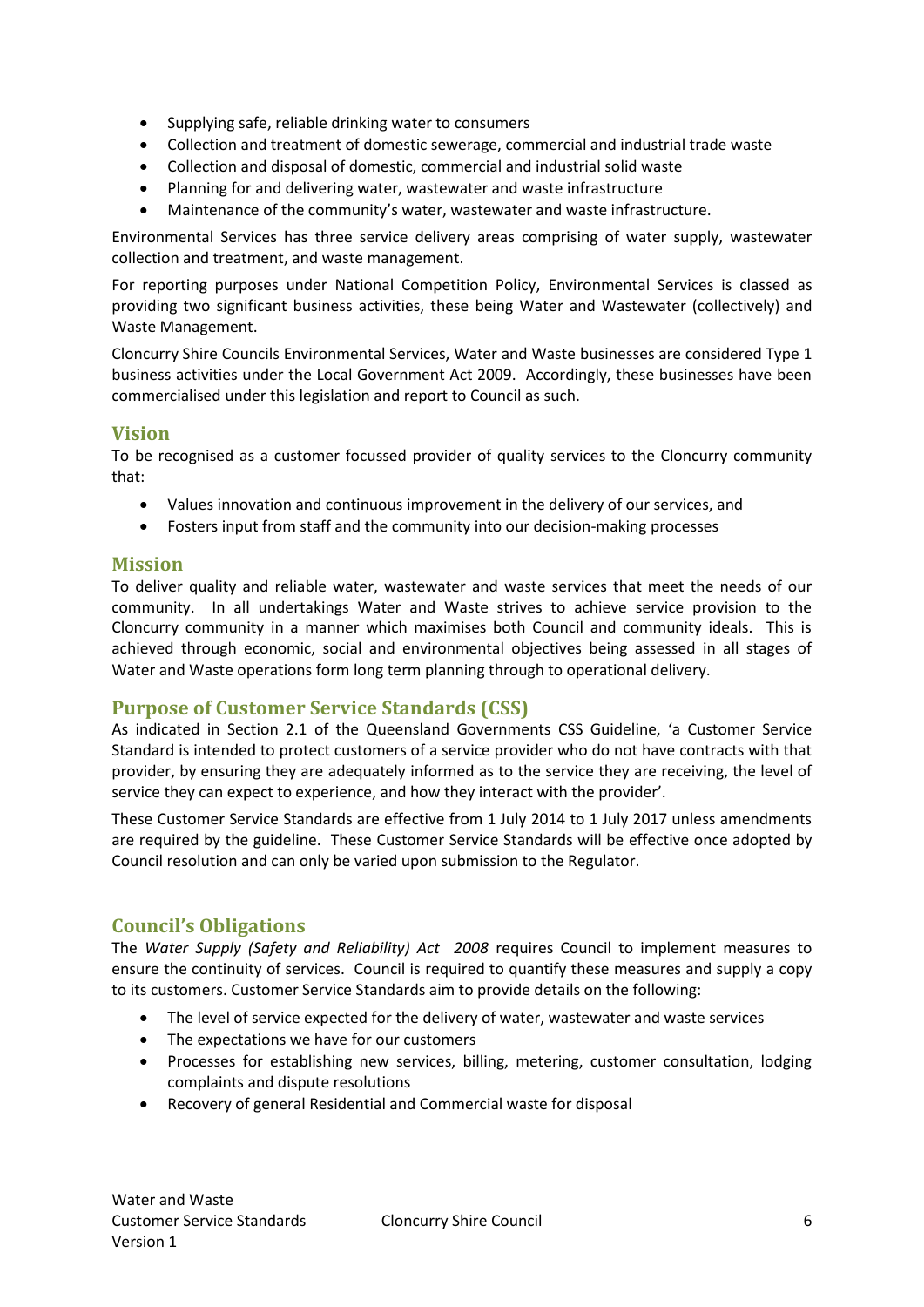These CSS also take into account provisions outlined in the *Local Government Act 2009*, the *Information Privacy Act, AS 3500; Integrated Planning Act, Plumbing and Drainage Act; AS3565* and the *Water Supply (Safety and Reliability) Act 2008.*

The Customer Service Standard does not apply to areas normally covered by the CSS during periods of declared natural disasters, until as soon as practicable after the affected normal services have been restored.

## **Expectations and responsibilities of Our Customers**

In addition to paying for Water Supply, Waste Water and Waste Services in accordance with Cloncurry Shire Council's Schedule of Fees and Charges, Cloncurry Shire Council's Water and Waste Department expects our customers to assist us in providing services by:

- Applying to Water and Waste, and receiving approval before connecting to Council's Water and Waste systems;
- Using water in a 'waterwise' manner; adhering to permanent water conservation measures and water restrictions
- Maintaining internal property pipes and fittings (Water and Wastewater) in accordance with obligations under 128G of the *Plumbing and Drainage Act 2002* and *AS3500.1:2003*
- Engaging a licenced plumber to complete work internally on your property;
- Not building structured over water or sewer mains and selecting garden vegetation that won't damage water supply and sewerage infrastructure;
- Sewer manholes should not be covered or obstructed by soil, mulch, retaining walls, vehicle or anything else that would inhibit access by Council;
- Residents are responsible for ensuring that access to manholes on their property is available at all times;
- If a manhole is obstructed and Water and Waste need to gain access, any obstructions will be removed and the owner notified, where possible consultation with the owner will occur to plan the works;
- Notifying us of any faults that you have encouraged so that we can rectify problems as soon as possible;
- Preventing the discharge of stormwater into the wastewater network;
- Taking care not to discharge prohibited substances into sewers;
- Only place material as advised by Council into domestic waste bins;
- Notifying Council of any missed services to be collected within 24 hours;
- Position bins at kerbside for collection according to advice provided by Water and Waste;
- Place waste bins on the kerbside of the road on correct collection day;

## **Customer Service Standards**

#### **1. New Services**

If customers wish to apply for a water or sewerage connection or kerbside waste collection within the serviced area, they will need to submit application forma together with appropriate fees to Council. State government legislation provides timeframes for processing these applications. The application forms are available from Council's Office, on the website [www.cloncurry.qld.gov.au](http://www.cloncurry.qld.gov.au/) or by calling 07 4742 4100.

#### *1.1 New Water Supply and Sewerage Connections*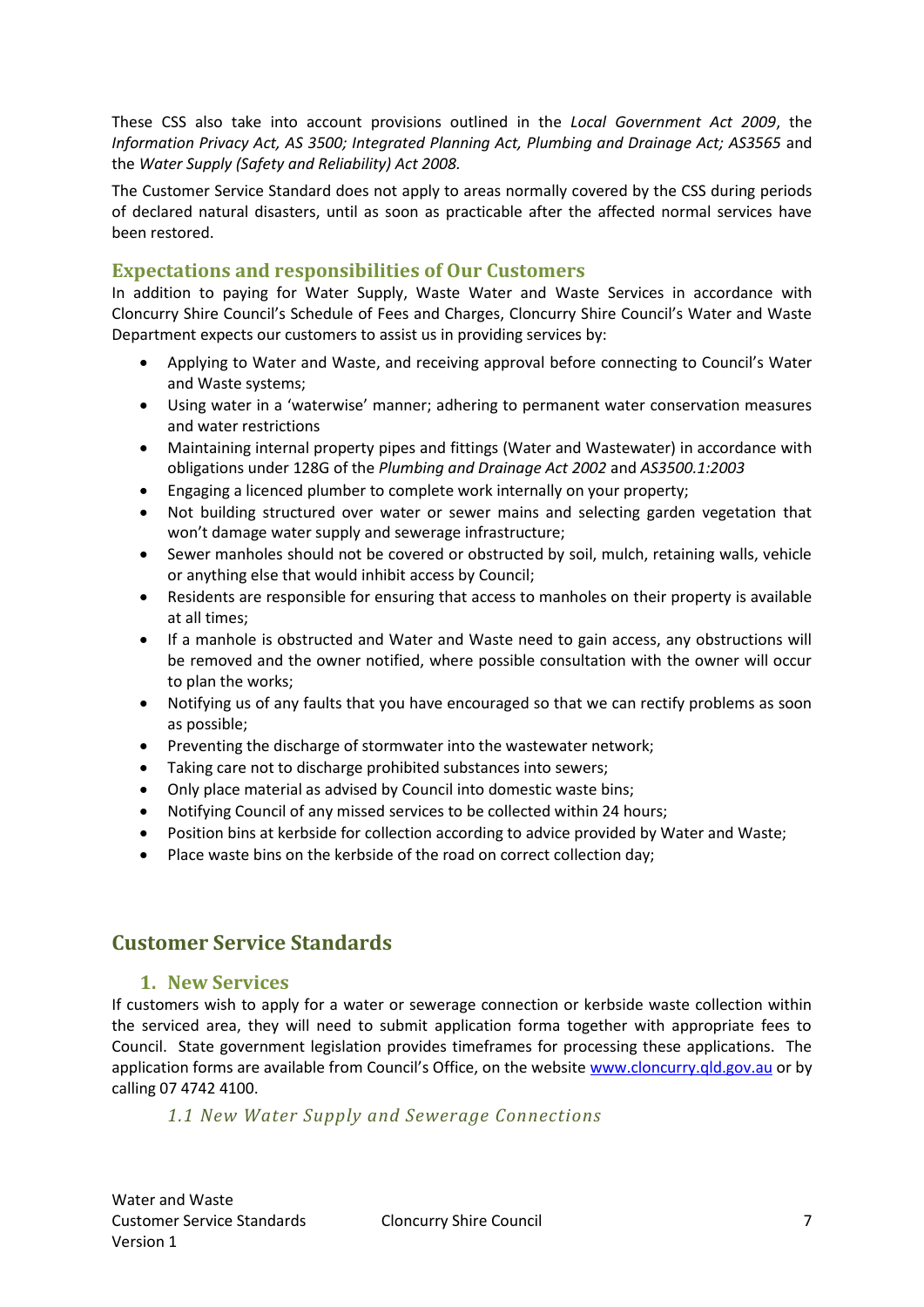#### 1.1.1 Minimum Water Pressure

Minimum water pressure supplied to the customer will endeavour to meet the minimum guidelines set in the design guidelines of the FNQROC development manual

#### 1.1.2 Standard 20mm Domestic/Urban or Recycled Water Service

A standard 20mm Domestic/Urban or Recycled water service will be installed at the scheduled rates providing that;

- The water main is on a standard 2.7-2.8 meter alignment for urban residential properties or 1.0 meters off the carriageway for low density residential properties.
- There are no driveways, footpaths without conduits installed which would inhibit the installation of a Standard Service.
- If any of the above criteria cannot be met, the service will be installed at actual cost and you will be provided with an estimate prior to the service being installed.

#### 1.1.3 Wastewater connections

Please note that under current Council Policy, is a sewerage system is available doe the property, the property owner is required to connect the system.

#### *1.2 New Waste or Recycling Services*

To apply for a new domestic wheelie bin, customers will need to notify Council by calling 07 4742 4100, or by visiting the Council office at 38-42 Daintree Street, Cloncurry.

#### 1.*3 Water Meters*

A water meter will be installed as part of a new water service connection and will remain the property of Council. The alignment of water meters will be in accordance with section 1.1. The meter will be used as the basis of any consumption component of water charges.

Council will maintain water meters within industry standards limits of accuracy (ie  $\pm$  4) as seen below in table 1, taken from AS3565.4-2007.

*Table 1*

| <b>Criterion</b>                             |                              |                                              |                              |                                              |                              |
|----------------------------------------------|------------------------------|----------------------------------------------|------------------------------|----------------------------------------------|------------------------------|
|                                              |                              |                                              |                              |                                              | 3                            |
| <b>Upper and</b><br>lower error<br>of sample | Compliance<br>testing period | <b>Upper and</b><br>lower error<br>of sample | Compliance<br>testing period | <b>Upper and</b><br>lower error<br>of sample | Compliance<br>testing period |
| 512.0%                                       | 1920 kL or 8 years           | $513.0\%$                                    | 1440 kL or 6 years           | $54.0\%$                                     | 960 kL or 4 years            |

Where a customer has reason to doubt either the accuracy or reliability of their water meter, Council will offer to test the meter for the fee prescribed in Council's fees and charges. If the meter is found to be defective and resulting in overcharging, the overcharged amount will be refunded and no fee will be charged for that meter test.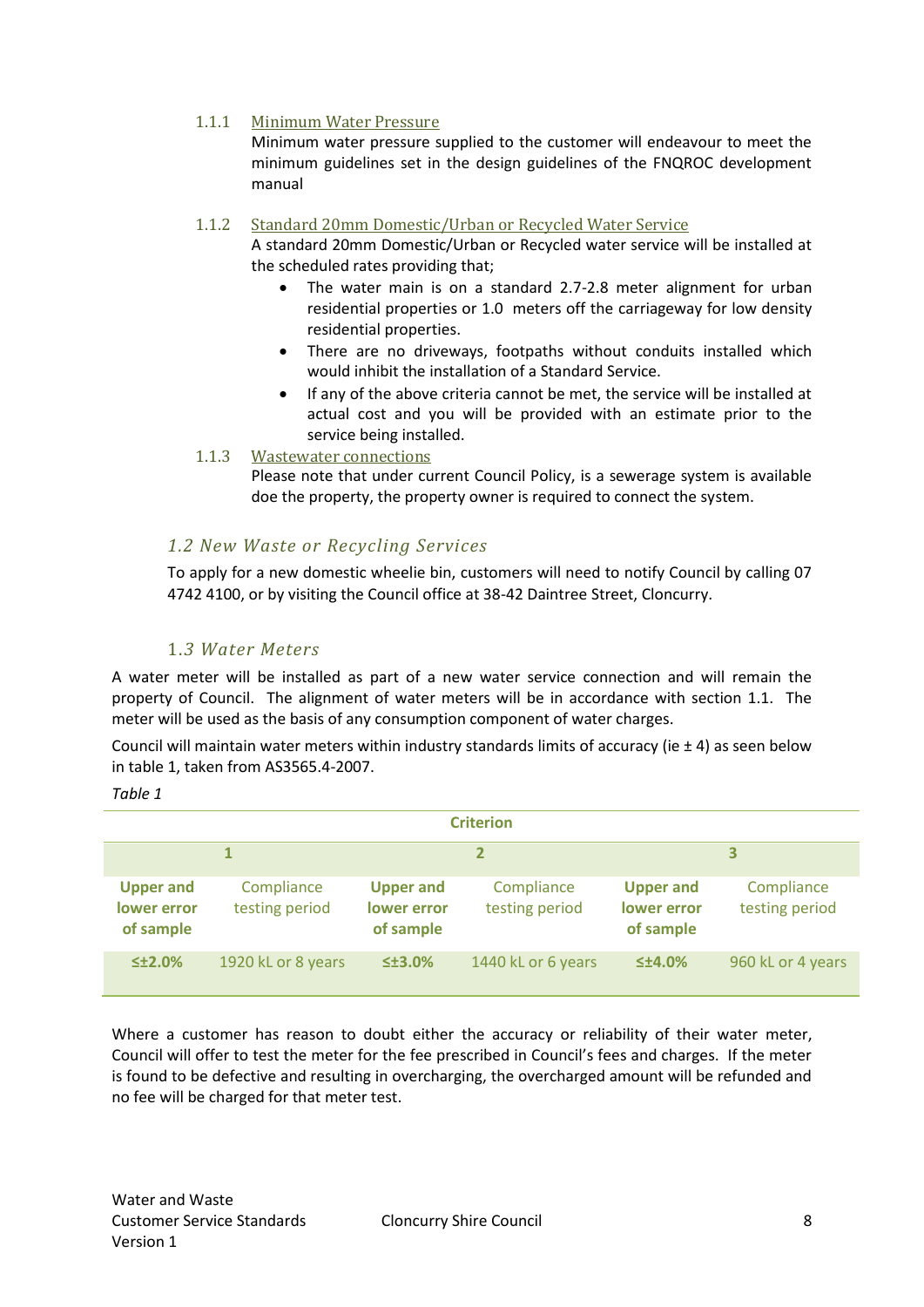## **2. Existing Services**

#### 2.*1 Service Alterations*

Service alterations can be requested in writing by the customer. Council staff will inspect the site and proposed alterations and if changes are possible will provide a quote for alteration works to the customer.

#### *2.2 Disconnection of Water Services*

If a customer no longer requires a water supply they may apply in writing to Council for disconnection.

#### *2.3 Disconnection of Wastewater Services*

If a customer no longer required a sewerage supply, they will need to submit application forms together with appropriate fees to Council.

These forms are available from Council's website [www.cloncurry.qld.gov.au](http://www.cloncurry.qld.gov.au/) or by phoning Council on 07 4742 4100.

#### *2.4 Reconnection of Water or Wastewater Services*

If customers wish to reconnect water or sewerage services, customers will be required to apply for such and will be required to pay a fee to cover the reconnection service. Services can be reconnected by a licenced plumber/drainer with the design and inspection of the works undertaken by Council's Plumbing Inspector. (Please note that an additional fee is levied for this service).

#### *2.5 Waste*

#### 2.5.1 Additional Service

An additional bin can be requested by Contacting Council on 07 4742 4100 or by visiting Council's office at 38-46 Daintree Street, Cloncurry.

This service is an additional service and will be charged out as per Cloncurry Shire Councils set fees and charges on rates notices.

#### 2.5.2 Replacement Services

If customers have waste bins that are in need of replacement this can be arranged free of charge by calling the Cloncurry Shire Council Office on 07 4742 4100.

#### *2.6 Damage to Infrastructure and Works and Repairs*

Section 192 of the *Water Supply (Safety and Reliability) Act 2008* lists interfering with service provider's infrastructure and details the following:

(1) A person must not, without the written consent of a service provider, interfere with a service provider's infrastructure.

Maximum penalty – 1000 penalty units.

(2) A person must not, without the written consent of a service provider, build over, interfere with access to, increase or reduce the cover over, or change the surface of land in a way causing ponding of water over an access chamber for, a service provider's infrastructure.

Maximum penalty – 500 penalty units.

(3) However, despite subsections (1) and (2), a person does not require the written consent of the service provider if the person carries out building work for a building or structure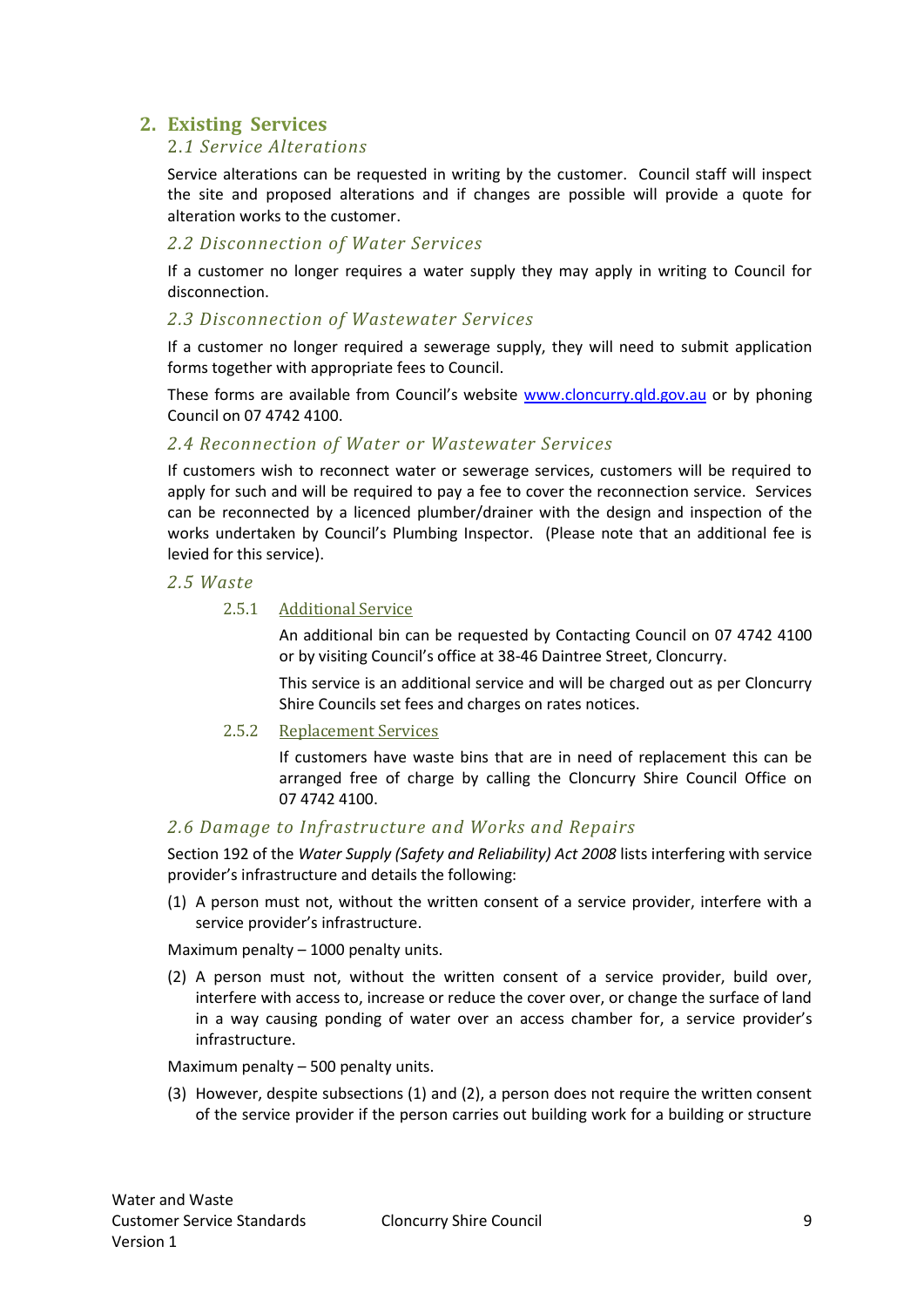on a lot that contains, or is adjacent to a lot that contains, a sewer or water main of the service provider.

(4) In this section – building see the *Building Act 1975,* schedule 2. Building work see the *Building Act 1975,* section 5. Structure see the *Building Act 1975,* schedule 2.

#### *2.7 Trade Waste*

Industrial and commercial customers may discharge treated trade waste to the sewerage system provided the customer first has obtained a 'Trade Waste Permit' or entered into a "Trade waste Agreement" with Council.

Cloncurry Shire Council will only accept trade waste into the sewerage system where there is no likelihood that the trade waste will harm the system, will not pose any risk to the health and safety of sewerage workers, will not inhibit biological processed at the waste water treatment plant, will not accumulate in bio-solids making their re-use difficult or impractical and will not contain contaminants that may pass through the waste water treatment plant untreated resulting in environmental contamination. All trade waste discharged to sewer must meet all the requirements contained in Councils Environmental Management Plan (EMP).

### 2*.8 Subsidiary Meters*

For properties built after 2008, it is compulsory for all new multi-unit dwellings to have subsidiary water meters installed at construction.

| <b>General Info</b> | Council will supply meters at owners cost with meters installed adjacent<br>existing meters by a Council plumber at owners cost. One subsidiary<br>meter per unit plus one master meter. |
|---------------------|------------------------------------------------------------------------------------------------------------------------------------------------------------------------------------------|
| <b>Application</b>  | Applicant to complete and submit Application for Compliance Assessment<br>Form 1. All of the owners of the property must agree with the installation<br>and revised billing arrangement. |
| <b>Council Fees</b> | Refer to Fees & Charges                                                                                                                                                                  |
| <b>Meters</b>       | Applicant to purchase meters from Council                                                                                                                                                |
| <b>Installation</b> | At owners cost. To be installed by a Queensland Licenced Plumber in<br>accordance with relevant laws, standards and Council's policies (adjacent to<br>primary meter on property).       |
| <b>Inspection</b>   | Council Plumbing Inspector to verify the subsidiary water meter installed as<br>approved.                                                                                                |
| <b>Reading</b>      | Council will read all registered meters at the designated meter reading<br>cycle.                                                                                                        |
| <b>Billing</b>      | Council will bill each unit owner direct for water used and the body<br>corporate for common property as revised agreement.                                                              |
| <b>Maintenance</b>  | Council will maintain all meters, which are the property of the Council.                                                                                                                 |

#### 2*.9 Water restrictions*

Council has permanent water conservation measures in place and designated watering times.

In certain instances, additional water supply restrictions may need to be imposed by Council. These circumstances may include: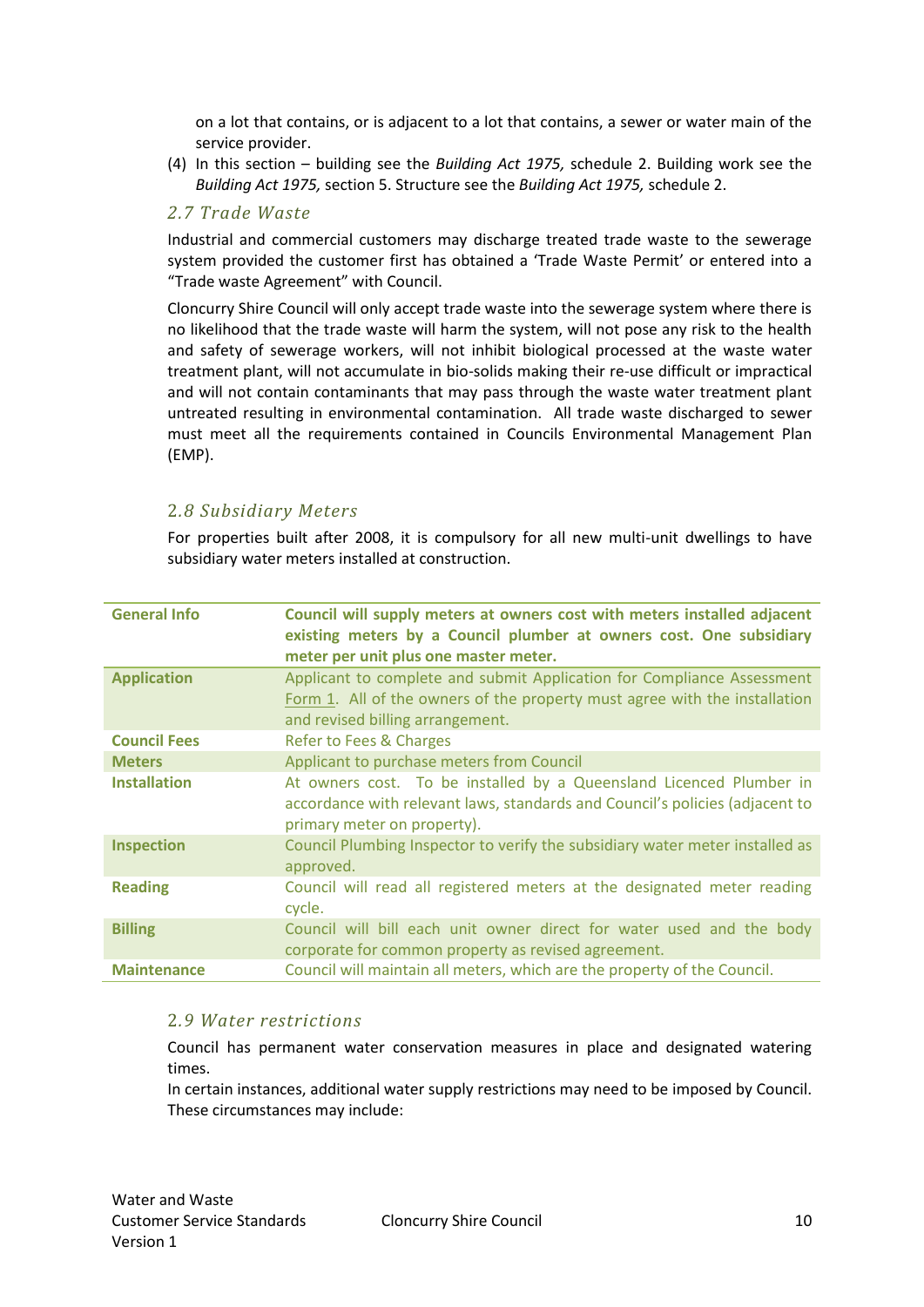- During a drought, or on the anticipated approach of a drought, where the water supply needs to be protected;
- To ensure continuity of supply where there are short term problems with system capacity as asset performance;
- Council imposed policy.

## **3. Charges and Customer Accounts**

#### 3.*1 Rates, Fees and Charges*

Rates, fees and charges will be set annually by Council resolution. Water services are subject to annual connection fee and volumetric fees based on water consumption. Different rates exist for residential and commercial volumetric use. Water meters are read approximately every 6 months with a consumption notice once annually and excess water charges invoiced within rates notices.

Unmetered properties will be charged a fee based on the deemed reasonable consumption for the particular premises.

Sewerage services are subject to an annual charge per property.

Waste services are subject to an annual charge per property. This entitles residents to one waste 240L wheelie bin collection per week.

Additional statements of account will be available to customers upon request. However, a fee will be charged for this additional service.

Council may charge customer's interest on overdue accounts as prescribed in Council's Revenue Policy.

If customers pay by a cheque which is not honoured for any reason, Council may include any costs incurred in the process of receiving payment with the next account.

## *3.2 Assistance with Paying Accounts*

Council has a range of payment options and can negotiate special financial arrangements to assist customers experiencing hardship in the payment of accounts. Information on these options is available from Council.

#### *3.3 Debt recovery and flow restrictions*

Council has a specific Debt Recovery Policy detailing the timeframes of notification and customer rectification timeframes. Full details can be found on Council's website.

#### *3.4 Special Meter Reads*

When customers sell their home or there is a change of tenancy, customers can request a special water meter reading to determine the amount of water used. Customers will be charged a fee to cover the cost of this service.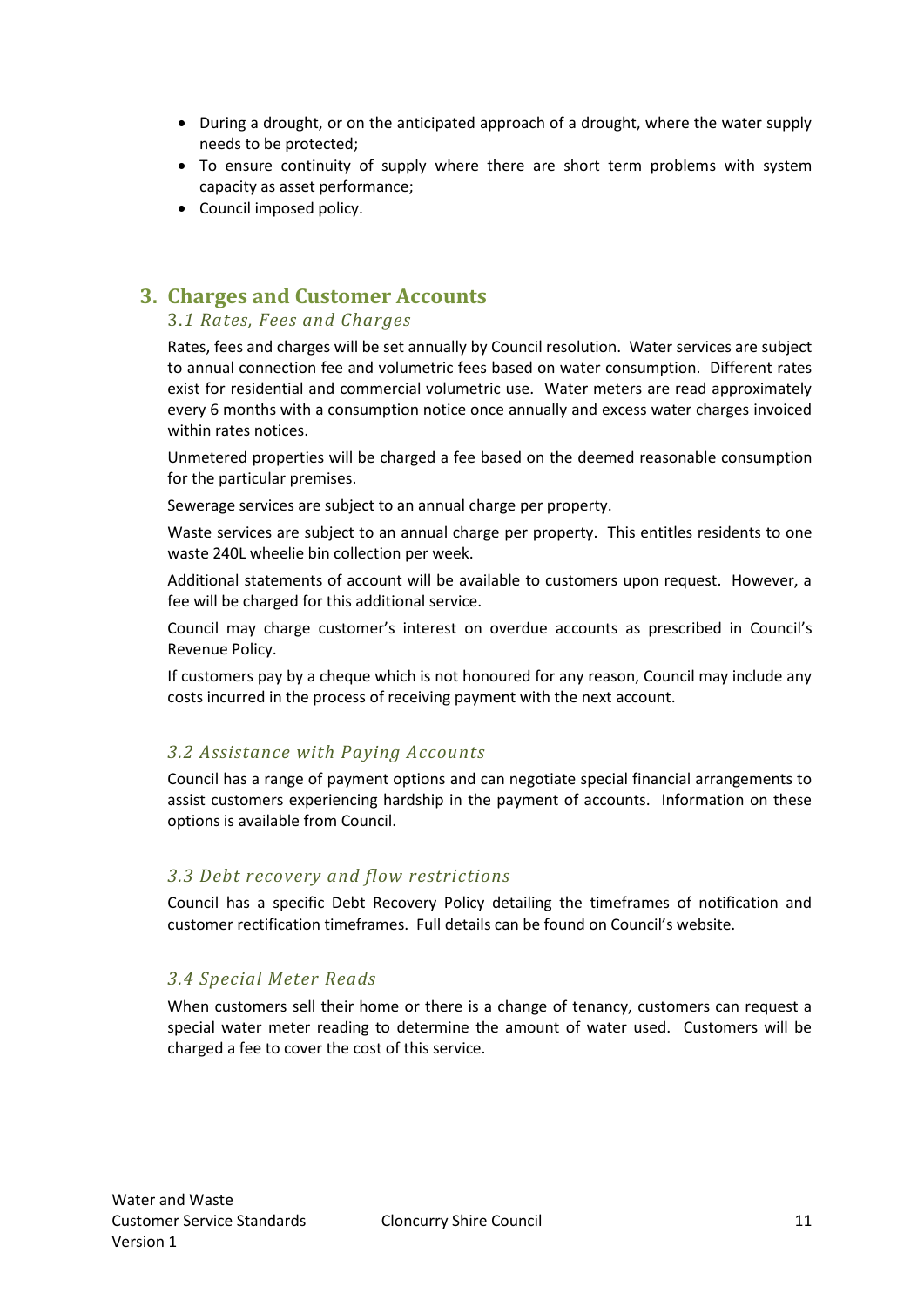## 3*.5 Averaging of Water Consumption*

In certain circumstances, Council may need to estimate customer water consumption charges. Such estimation will be based on either past usage records or use by similar customers under similar circumstances. The estimate may be necessary where:

- A water meter is shown by test to be recording inaccurately;
- A water meter ceases to register;
- A water meter is damaged and is unable to be read;
- A water meter is dysfunctional due to maintenance reasons and deemed to be recording inaccurately;
- Access to the water meter is prevented; or
- An illegal connection has been made and/or meter has been tampered with.

In circumstances where the meter is located within the customers property, it will be the customer's responsibility to ensure their water meter is accessible to meter readers (ie not overgrown with vegetation, etc.). where averaging of water consumption has been estimated for at least 2 consecutive bill periods, immediately prior to the current read attempt, access needs to be arranged to avoid meter relocation at cost to property owner's and/or further penalty shall apply.

## **4. Customer Assistance**

#### *4.1 Customer Assistance Provisions*

Council can provide customer support in specific circumstances as outlined below.

4.1.1 Provision of assistance in the instance of sewer blockage

Any damage caused by a sewer blockage should be documented and sent directly to the customers insurance company who will liaise with Council's insurance provider.

Council will assist with clean-up to a point where the area is no longer a health risk. This may include bringing in professionals to clean flooring.

If the premises are uninhabitable and residents do not have alternative accommodation, Council may assist with accommodation for 24 hours.

#### 4.1.2 Private plumber works reimbursement

Where works have been conducted by a private plumber on sewer infrastructure and the problem has been identified as Council's, the plumber is to notify Council to investigate. Where Council confirm that the cause of the problem was in fact Council's issue, the customer after paying the plumbing bill in full, may apply to Council for reimbursement of a percentage deemed reasonable by Council.

#### 4.1.3 Odour complaints

Council will attend the site of the odour complaint, investigate possible causes and notify the customer of any findings. Where the issue is of Council's responsibility, Council will rectify at no cost to the customer.

4.1.4 Sewer main infrastructure within a body corporate

Where a sewer main passes through a gated community to service properties beyond the boundary of the community, Council will maintain the trunk infrastructure within the body corporate area.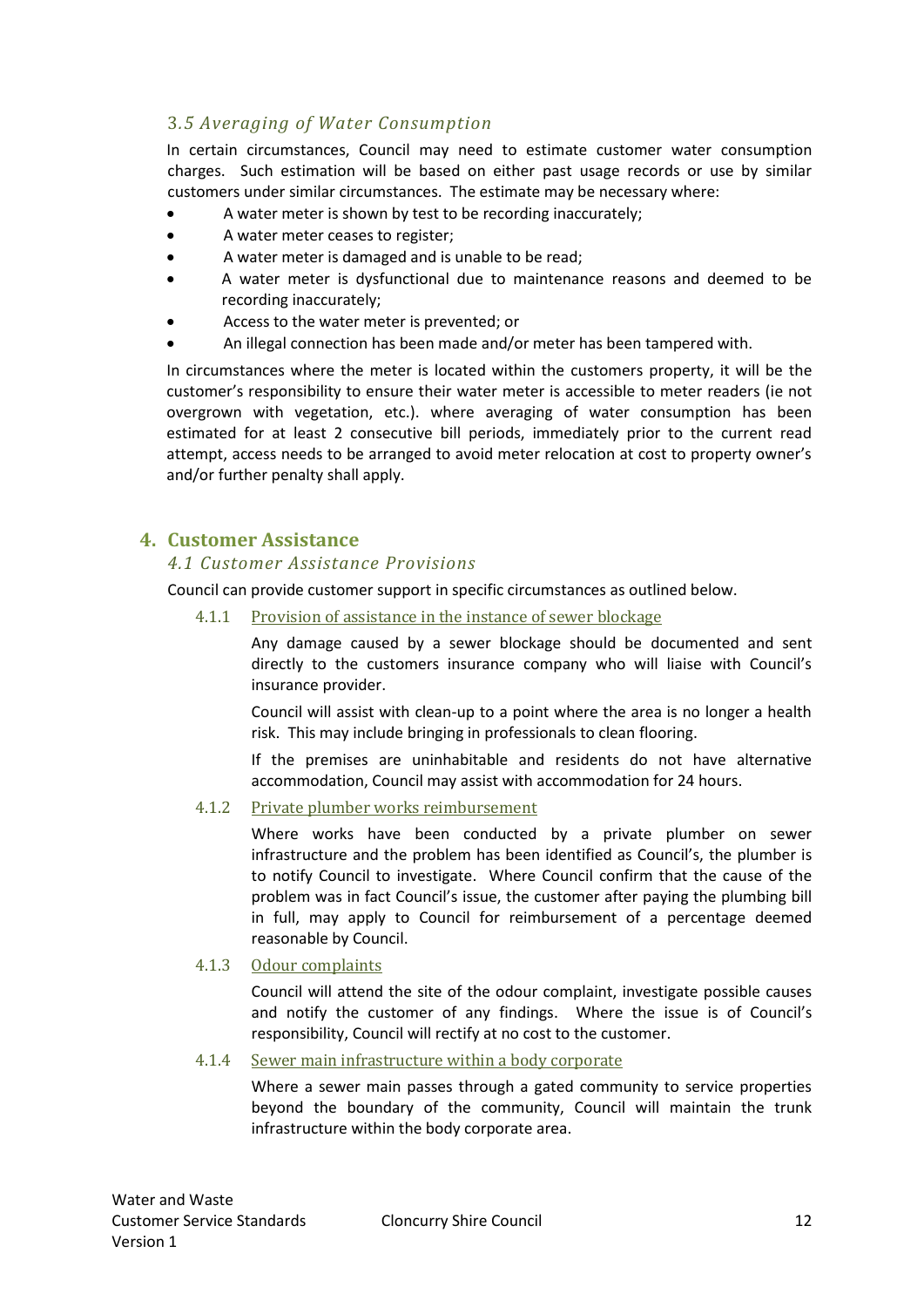#### 4.1.5 Private sewer pump stations

Within a gated community, the private pump station and associated maintenance is the responsibility of the body corporate.

In instances of overflow that are not being addresses, Council will notify EHP as a duty of care. If Council are called to site by a customer within the body corporate and they attend site, they will assist the customer to ensure the site is safe and notify them of the issues found during the investigation to notify the body corporate for repair and action. Recovery cost is at the discretion of Council.

#### 4.1.6 Water main break causing property inundation

Any damage caused by water main break should be documented by the owner/occupier who should directly consult their insurance company who will then liaise with Councils insurance company.

Council will assist with clean-up to a point where the area is no longer a safety risk.

If the premises are uninhabitable and resident do not have alternative accommodation, Council may assist with accommodation for 24 hours.

#### 4.1.7 Concealed leakage on private property

Council will provide assistance to qualifying residential and not for profit water customers who have larger than normal water accounts due to the existence of a concealed leak. Provision of assistance is subject to conditions and fees for this assistance is calculated 'at-cost'.

#### 4.1.8 Water quality complaint

Council log water quality complaints in their InfoXpert system. These complaints are provided to the appropriate operational staff member/s for actioning. This may include flushing of water mains or assistance with a more detailed investigation of the customers internal plumbing.

#### 4.1.9 Repair broken water meter

Where the water meter is accidentally damaged, the customer is advised to contact Council. The water meter may be repaired at Council's cost. However, if repeat incidents occur, Council may pursue charging the property owner to recover the cost of the works conducted.

#### 4.1.10 Leakage on a commercial property

When a commercial property makes a complaint regarding potential water leaks, Council will in the first instance conduct a water main check. If this does not identify an issue or highlights the water meter is in need of replacement, Council may replace the water meter and run a series of tests to help determine the identify any leaks. Any leak repair required on the private property, will be the responsibility of the property owner.

#### 4.1.11 Illegal standpipe use

When a private standpipe/illegal connection is identified by Council staff, the illegal connection in question will be confiscated and destroyed. Details will be provided by Council employees to the person in question regarding application for a metered standpipe or applying for a connection.

#### 4.1.12 Access road maintenance to infrastructure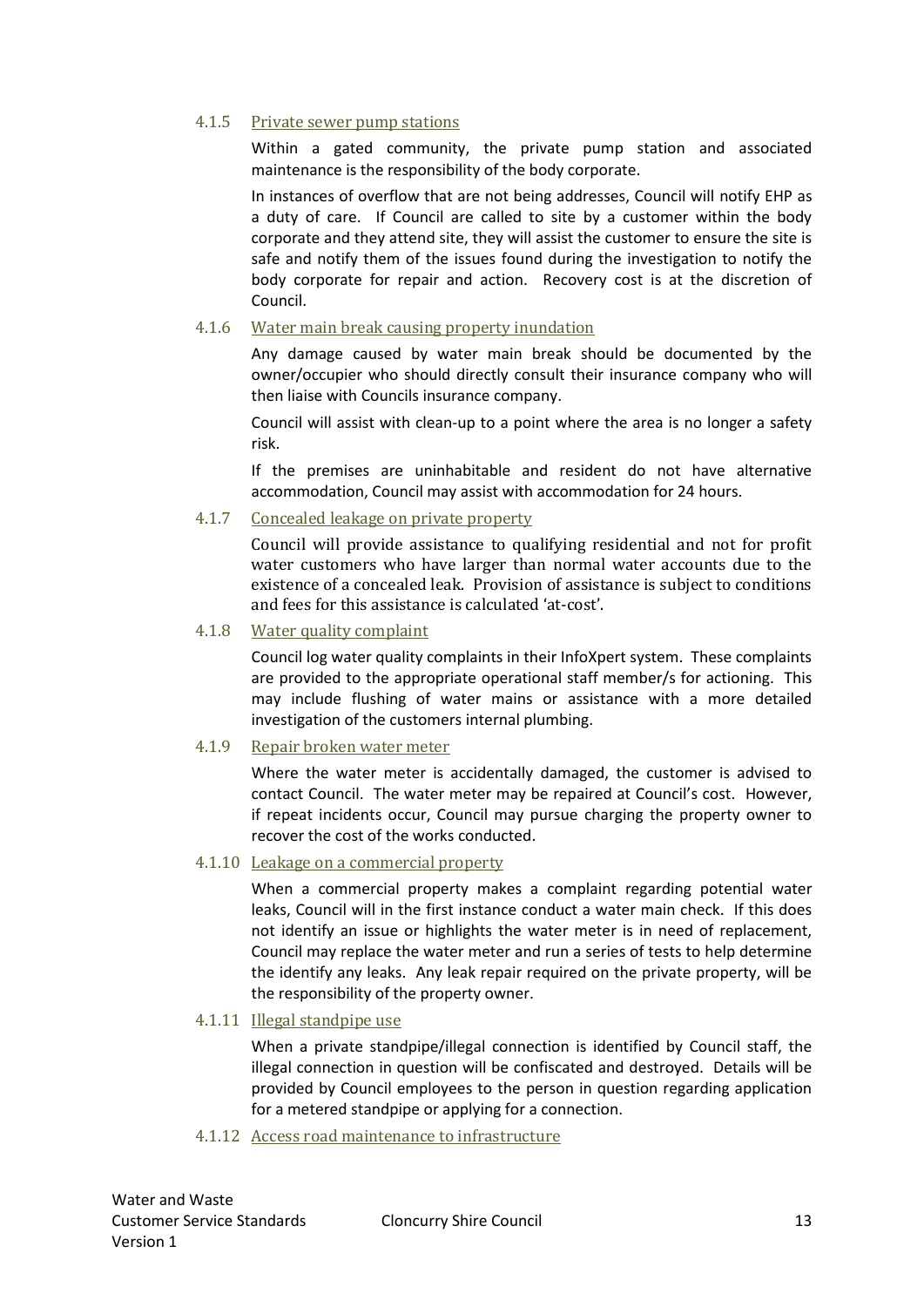Where specific access road maintenance requirements are included in easement documents, Council will honour these specifications. Where there are no specifics, Council will maintain access roads to infrastructure to a 4WD standard and will maintain drainage to ensure adequate flows during a rain event.

#### 4.1.13 Customer driveway reinstatement

Where works conducted by Council damage private driveway over Councils verge, repair and replacement of the driveway will be undertaken by Council where possible. Often due to supplier/product changes, direct matches to existing driveways may not be able to be provided and a suitable alternative will be used.

### 4*.2 Customer Consultation*

Cloncurry Shire Council will inform customers on matters relating to water supply, sewerage and waste services and on other issues such as charging and complaints handling. Customer communication may include distribution of published brochures, social media such as Facebook to advise customers of any system change that may have a significant effect on local service level's (eg. water restrictions), or other options as appropriate.

Cloncurry Shire Council places a high level of importance in engaging with the community. One of Council's commitments is to "keeping the community informed" which is outlined in its Communication Policy which was adopted by council on 14 July 2014. This policy can be viewed on Council's website or by visiting the Council office during business hours.

## *4.3 Complaints and Dispute Resolution*

If customers have a complaint regarding customer service standards, Council will investigate the complaint and take all reasonable actions to solve the problem or address the issue promptly and effectively. Cloncurry Shire Council endeavours to respond to 95% of customer contacts, including complaints within 5 working days of being lodged.

If the issue proves more complex, development of a solution will follow Council's complaint resolution process. Key steps in the process are:

- A representative of Cloncurry Shire Council will respond within not more than 10 working days after a complaint has been lodged;
- Where this response indicates the need for further assessment, customers will receive a second written reply within a further 10 working days;
- Where complains are not resolved within these 20 working days, the customer may refer the complaint to the Chief Executive Officer for conciliation, investigation and resolution. This step will be available to customers provided they have previously registered their complaint with Cloncurry Shire Councils respective Environmental Services staff;
- The Chief Executive Officer, in consultation with all parties, will investigate the complaint and recommend a solution. This may or may not require a formal meeting with the customer and appropriate representatives of Council.

#### *4.4 Entry to Private Property*

In certain circumstances, representatives of Council may need to enter a customer's property to carry out investigations and/or maintenance work to either water or sewerage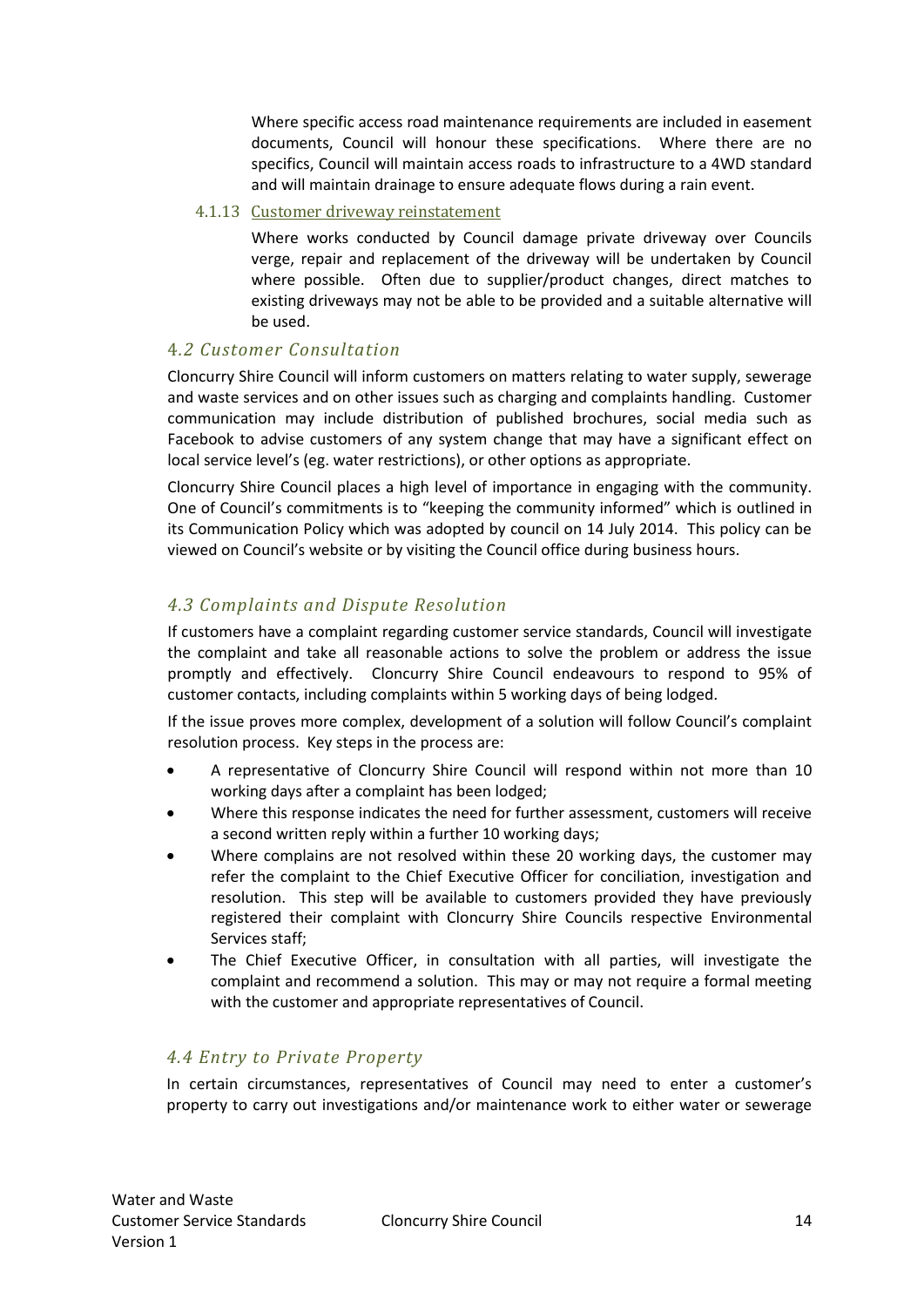infrastructure. To limit any inconvenience, Council will attempt to carry out this work during business hours, except in emergencies.

For planned work within a property, Council will provide customers with a minimum of 48 hours advance notice. In an emergency, Council will inform the occupier, if present, of the repairs to be undertaken and the anticipated duration of the work. Council will also endeavour to inform customers when the work is complete.

All Cloncurry Shire Council representatives will be readily identifiable from their staff identification badge and clothing clearly marked with Council's logo.

#### 4*.5 Emergency Assistance*

Cloncurry Shire Council maintains a 24 hour emergency contact service (0429 022 766) for emergency events related to service systems such as a burst water main or sewerage overflow.

## **5. Other Services**

In addition to the standard services available, Cloncurry Shire Council can also provide the following services upon request:

- Planning, design documentation and construction of water, wastewater and waste services infrastructure;
- Demand management services including meter testing;
- Hydraulic information on reticulation works; and
- Plumbing plan information.

## 5.*1 Water Stand Pipes*

Cloncurry Shire Council will lease metered stand pipes for the taking of water from the reticulated water network. There are short and long-term options available. Forms and hire rates can be obtained by visiting the Council office.

## *5.2 Acceptance of Waste from On-site Treatment Systems*

Properties with on-site sewerage treatment and disposal systems (eg. Septic Tanks) will need to arrange for pump-outs on a periodic basis. Cloncurry Shire Council provides this service weekly on Tuesday's and Thursday's. Forms and pump-out rates can be obtained by visiting Council's office.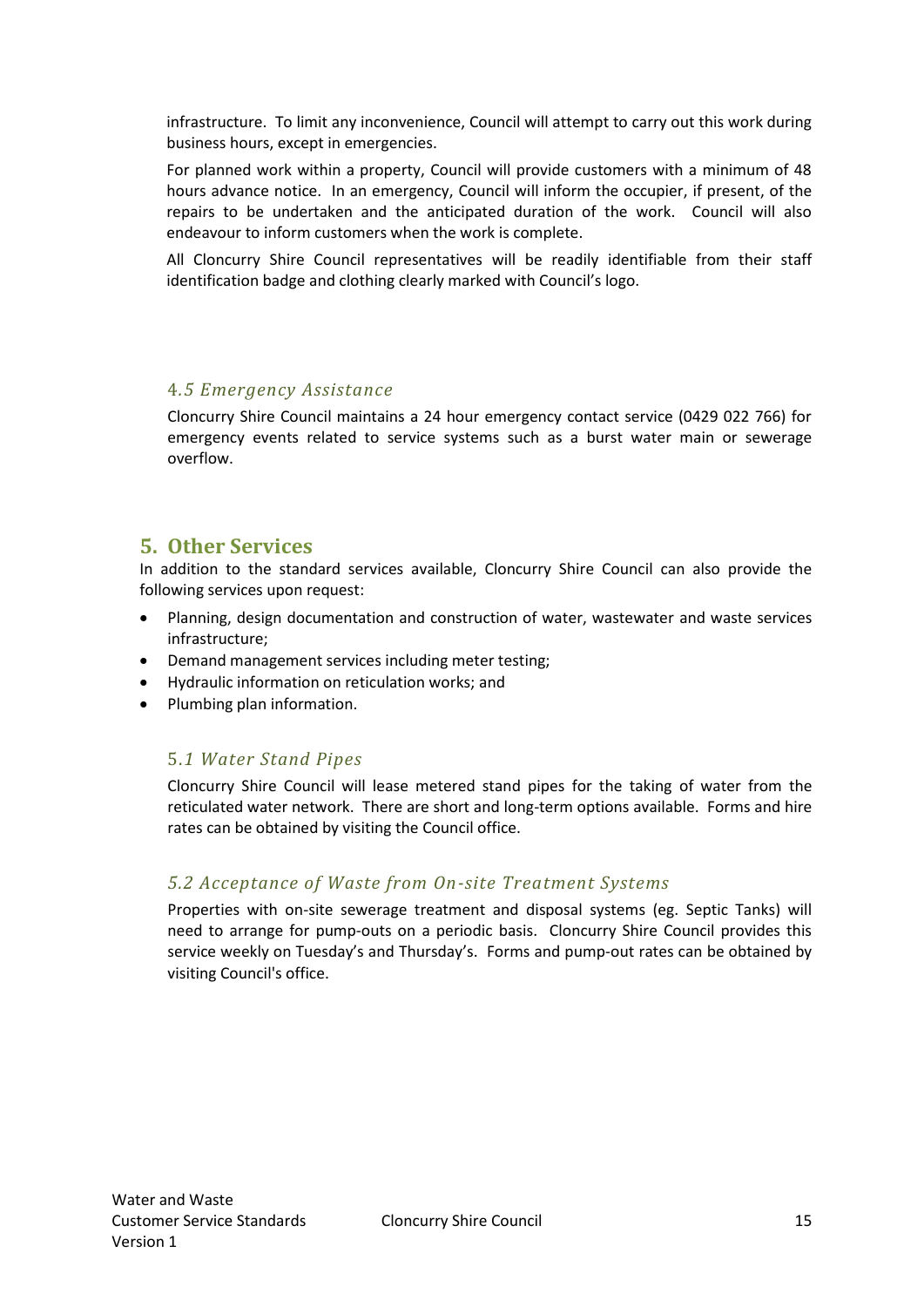## **6. Performance Targets**

#### **6.***1 Customer Assistance Key Performance Indicators (KPI's)*

|                         | <b>Performance Indicator</b>                                                                                       | <b>Performance Measure Goal</b> |     |
|-------------------------|--------------------------------------------------------------------------------------------------------------------|---------------------------------|-----|
|                         | Installation of new residential water Working Days<br>connection                                                   |                                 | 15  |
| Assistance<br>Goal<br>ဗ | Number of properties that do not Number<br>receive 48 hours advance notice for<br>planned water and sewerage works |                                 |     |
| Performa<br>Customer    | Average time taken by Council to Number of rings<br>respond to customer calls                                      |                                 | 4   |
|                         | Customer requests completed within Working days<br>prescribed timeframe                                            |                                 | 95% |

#### *6.2 Performance Targets for Water and Wastewater*

|                       | <b>Performance Indicator</b>                                                 | <b>Performance Measure</b>                             | <b>Target</b> |
|-----------------------|------------------------------------------------------------------------------|--------------------------------------------------------|---------------|
|                       | Number of connections experiencing<br>unplanned interruptions                | Per year                                               | 200           |
|                       | Number of connections experiencing<br>planned interruptions                  | per year                                               | 70            |
|                       | Time for restoration of service                                              | % of services restored <5<br>hours                     | 98%           |
| Day to Day Continuity | Response /reaction time to incidents<br>(emergency)                          | %<br><b>of</b><br>response<br>to<br>emergency <30 min  | 98%           |
|                       | Response/reaction time to incidents (all<br>events)                          | $\circ$ f<br>%<br>response<br>to<br>incident <24 hours | 95%           |
|                       | Connections receiving 1 interruption<br>per year                             | % of connections                                       | 10%           |
|                       | Average<br>interruption<br>duration<br>Planned                               | <b>Hours</b>                                           | 1.5           |
|                       | interruption<br>duration<br>Average<br>unplanned                             | <b>Hours</b>                                           | 1.5           |
|                       | Relative incidences of planned and<br>unplanned interruption water incidents | Ratio                                                  | 1:20          |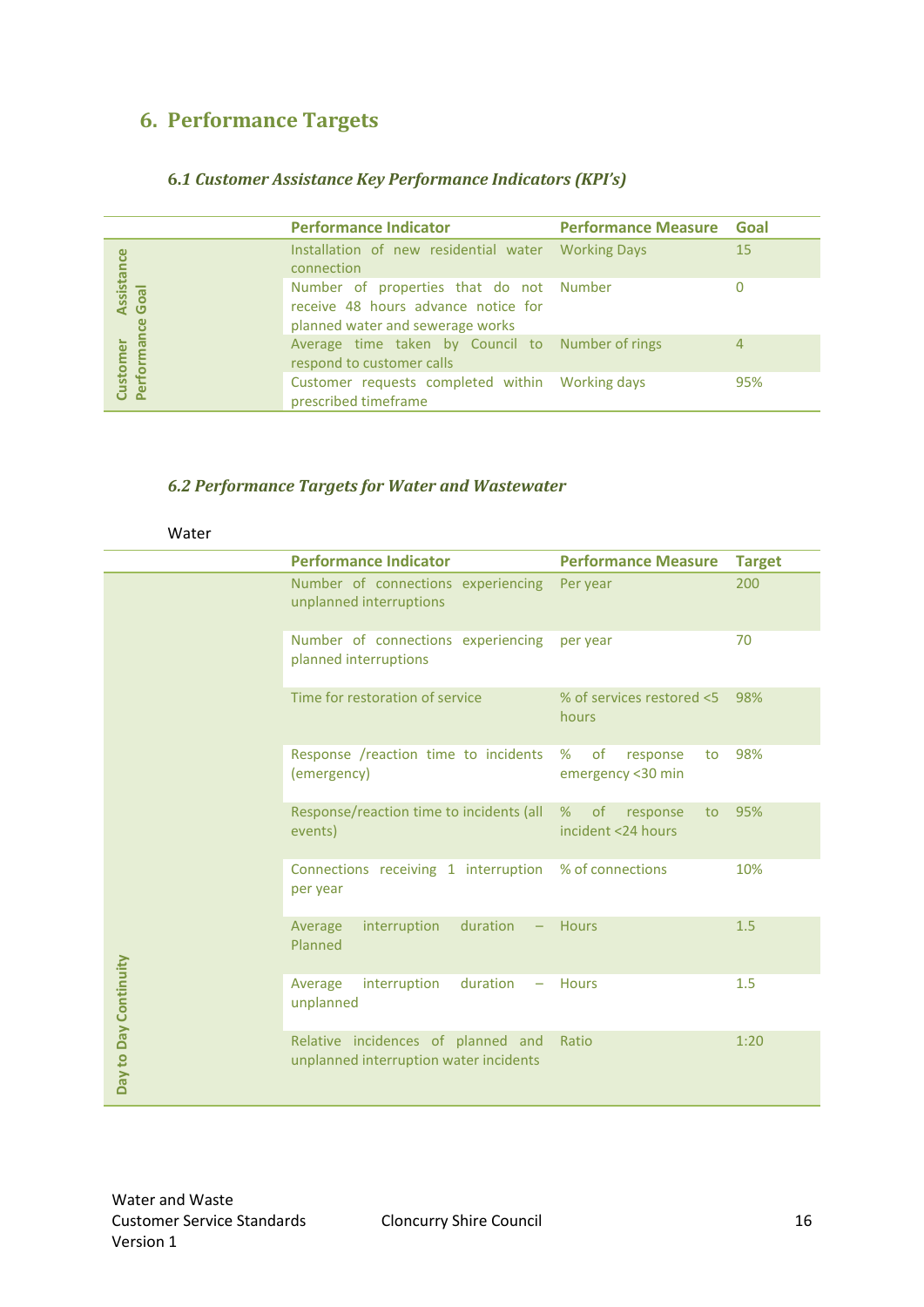|                                                                   | Minimum<br>pressure<br>boundary                             | at | property                       | kpa                                                                                     | 200   |
|-------------------------------------------------------------------|-------------------------------------------------------------|----|--------------------------------|-----------------------------------------------------------------------------------------|-------|
|                                                                   | Maximum<br>pressure<br>boundary                             | at | property                       | kpa                                                                                     | 600   |
|                                                                   | Drinking water quality complaints                           |    |                                | per year                                                                                | $<$ 5 |
|                                                                   | E. Coli result for class D recycled water                   |    |                                | than<br>1000<br><b>Less</b><br>cfu/100mL (of samples<br>taken for a 12 month<br>period) | 95%   |
|                                                                   | Drinking water quality incidents                            |    |                                | per year                                                                                | <10   |
| Adequacy and quality of normal supply                             | Urban / rural supplies - E. Coli                            |    |                                | Nil per 100mL                                                                           | 98%   |
|                                                                   | Urban / rural supplies - Turbidity                          |    |                                | $<$ 5 NTU                                                                               | 95%   |
|                                                                   | Urban / rural supplies - pH                                 |    |                                | 6.5 to 8.5                                                                              | 95%   |
|                                                                   | Urban / rural supplies - colour                             |    |                                | Up to 15.0                                                                              | 98%   |
| Continuity<br>the<br>long term<br>$\equiv$                        | Water main breaks and leaks                                 |    |                                | per year                                                                                | < 5   |
|                                                                   | Sewerage overflows                                          |    |                                | per year (gravity and<br>rising main)                                                   | $<$ 5 |
|                                                                   | Sewerage overflows to customers Peryear<br>properties       |    |                                |                                                                                         | $2$   |
|                                                                   | <b>Odour Complaints</b>                                     |    |                                | Per Year                                                                                | $2$   |
| Effective transport of sewerage                                   | (all events)                                                |    |                                | Response / reaction time to incidents % of response to all<br>events < 24 hours         | 98%   |
|                                                                   | Response / reaction time to incidents %<br>(emergency)      |    |                                | of<br>responses<br>to<br>emergency < 1 hour                                             | 98%   |
|                                                                   | Priority one events when service<br>restored within 5 hours |    |                                | % restored within 5<br>hours                                                            | 95%   |
| Continuity<br>in the long<br>term                                 | Sewer main breaks and chokes                                |    |                                | per year                                                                                | <10   |
|                                                                   |                                                             |    |                                |                                                                                         |       |
| Water and Waste<br><b>Customer Service Standards</b><br>Version 1 |                                                             |    | <b>Cloncurry Shire Council</b> |                                                                                         | 17    |